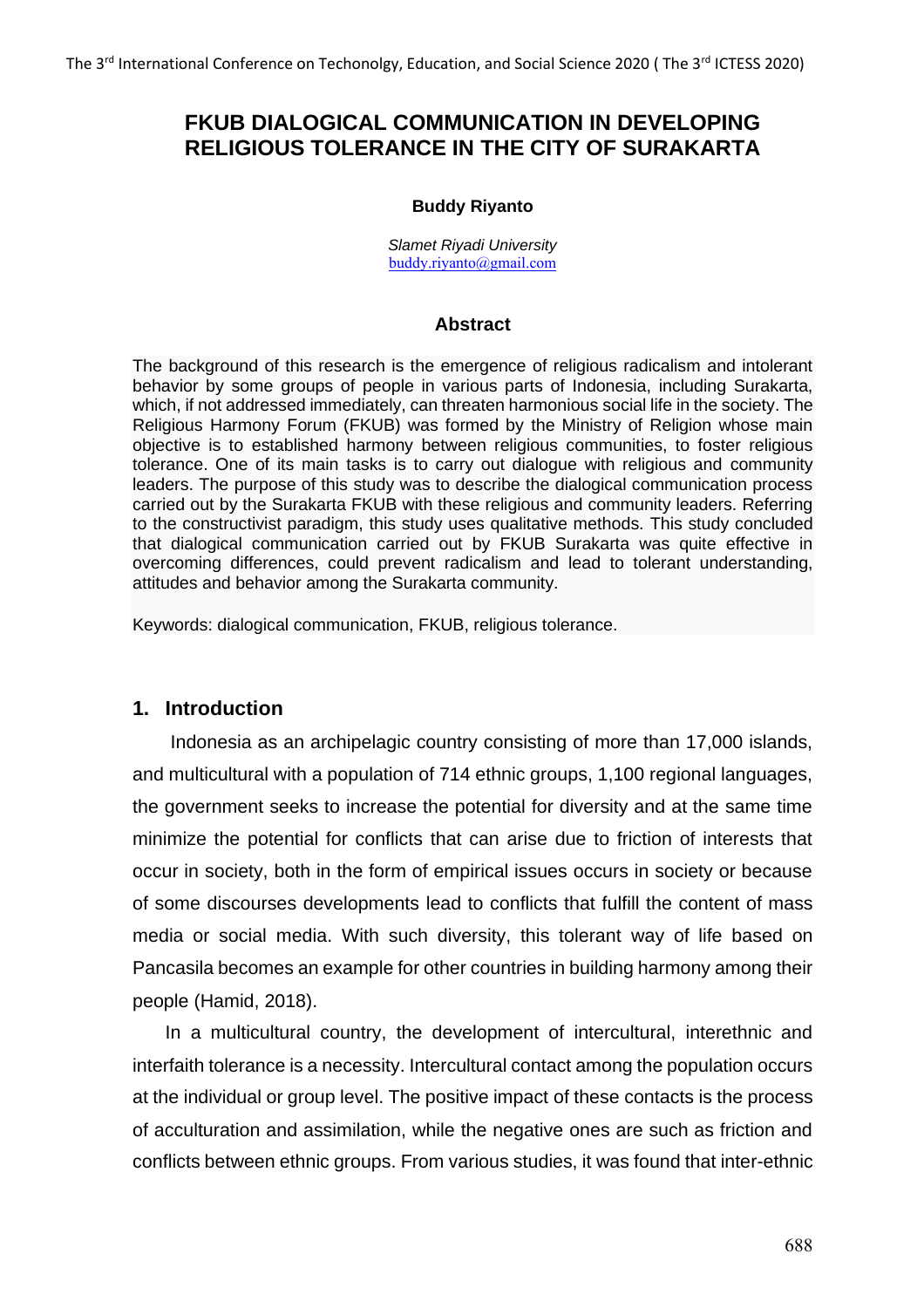conflict was a social dynamic as a result of social fragmentation, economic inequalities, educational disparities, political power, along with cultural and religious differences (Nurhadiantomo, 2004; Mulyadi and Soedarmono, 1999; Remmelink, 1994).

In fact, we still encounter conflicts based on SARA (Ethnic, Religion, Race, and Inter-groups) friction today. Based on the research and development group database from Kompas Daily (2019) the SARA conflict in Indonesia in 1990-2003, in 28 provinces there were 4,270 conflicts, with 11,160 people died. The largest numbers are North Maluku (3,244 people), Aceh (2,929), Maluku (1,602), Jakarta (1,190), Central Kalimantan (817), and West Kalimantan (688).

It involved religious conflicts, there were 433 incidents and the number of victims was 5,452 people (the highest was Muslims-Christians). These interreligious conflicts occurred in Poso, the Muslims-Christians conflict (1992, 1995, 1998, 2000), in Situbondo (Muslims - Christians, 1996), in Ambon (Christians - Muslims, 1999), in Sampang (Sunni Muslims - Shia Muslims, 2004), in South Lampung (Buddhists - Muslims, 2012), in Aceh (Muslims - Christians, 2015), in Tanjungbalai North Sumatra (Muslims - Buddhists, 2016) and in Papua (Christians - Muslims, 2018 & 2019).

In particular, Surakarta, which is more popularly known as Solo, which now bears the title of "the spirit of Java", in the past was the center of the kingdom and today as the center of Javanese culture and trade, has attracted residents of other regions to come and settle in this city. Solo developed into a multicultural city whose inhabitants are Javanese who are originally from Solo, some are Javanese from outside Solo, various ethnicities from other regions in Indonesia and even ethnicities from abroad. In this city there have been repeated racial conflicts, including in 1911-1912 the riots between the Chinese Kongsi and the Javanese Kongsi, then the strikes and riots of the railroad workers in 1923, the 1946-1950 anti-autonomous region riots, the 1966 anti-Chinese riots, the anti-Chinese riots. 1980, and the anti-Chinese riots during the reformation in May 1998 (Mulyadi and Soedarmono, 1999).

In order to maintain religious diversity and tolerance, on March 21, 2006 the Indonesian Ministry of Religion established the Forum for Religious Harmony (FKUB) in the center of Jakarta, followed by its establishment in provinces and districts / cities including in Surakarta City. In general, FKUB plays a role in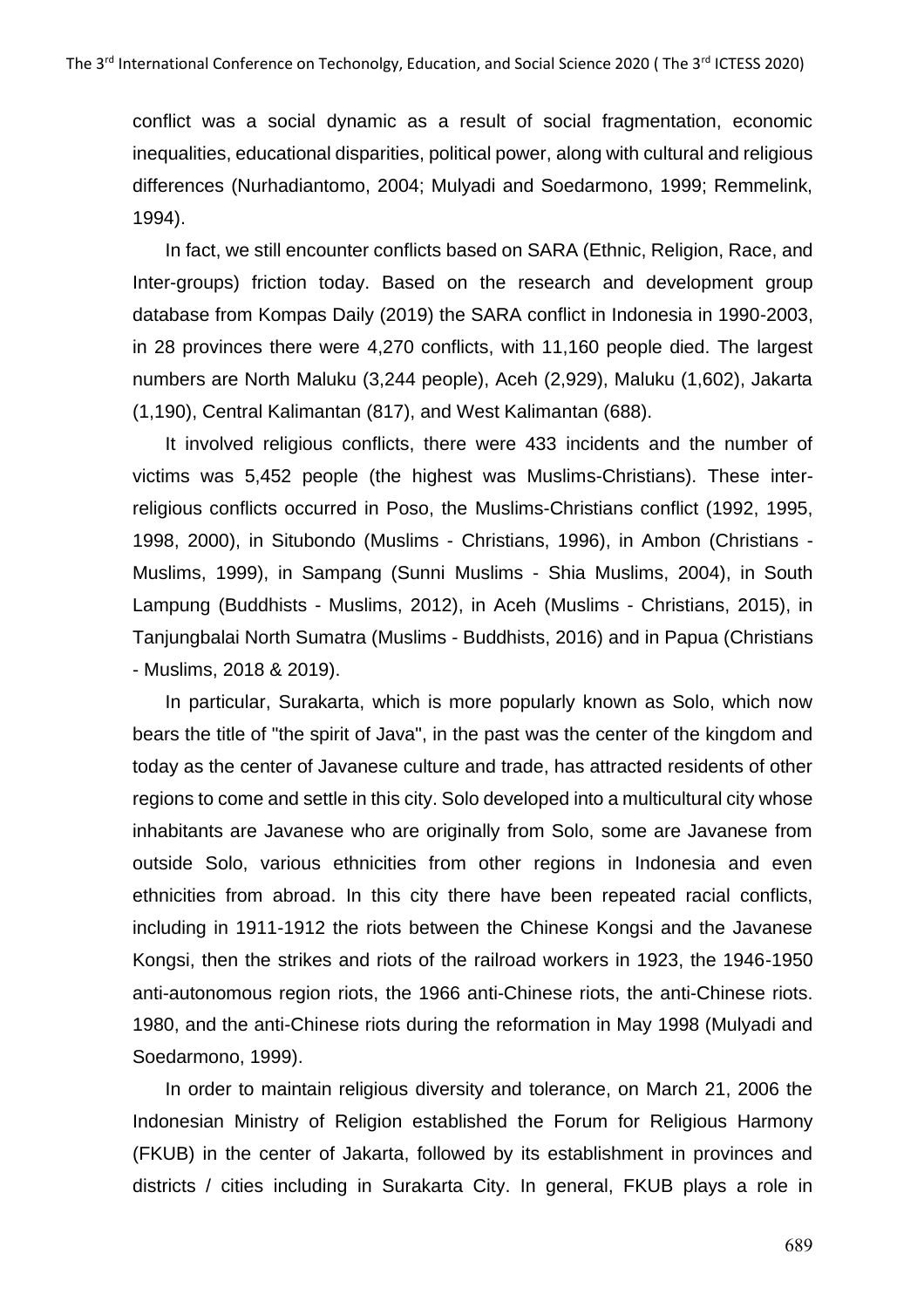developing multiculturalism and tolerance, particularly in reducing and resolving conflicts between religious communities their respective working areas.

The residents of Surakarta also embrace various religions, but although racial conflicts have been recorded several times, their religious life is quite harmonious. The residents of this city have generally succeeded in developing tolerance between religious communities. This prompted us to conduct research on the role of FKUB in developing religious tolerance in Surakarta. The purpose of this study was to describe the dialogical communication process carried out by the Surakarta FKUB with religious and community leaders.

# **2. Literature Review**

# **2.1. Social Change**

Social change according to Burhan Bungin (2006: 91) is a social process experienced by members of society as well as all cultural elements and social systems, where all levels of community ways of life voluntarily or are influenced by external elements leave their usual life patterns, culture, and the old social system then adapts or uses the new life patterns, culture and social system.

Social change is influenced by internal and external factors. Some are deliberate, with social engineering, but some are not deliberate, unplanned, at least not planned by the government, but can be initiated by other parties, it could also be due to changes in the natural environment.

Human life is not static, but dynamic, constantly changing, and communication is believed to be one of the determining factors for this change. Change is caused by internal or external factors. It could be caused by human factors or natural factors. Also by the development of science that has led to new discoveries, which we call innovation. Human creativity in innovation has brought about changes in civilization. The rapid change we know as revolution. The civilization revolution has brought people to change, starting with nomadic life, hunting, farming, to the industrial revolution, and currently the industrial revolution 4.0.

The history of human communication took an extraordinary leap when the printing press, then radio, and telephone technology were invented, all of which colored the development of the mass media. Mass media accelerates the diffusion of information, knowledge and culture. Socio-cultural changes have become so fast and lead to mass culture and popular culture. Cultures all around the world are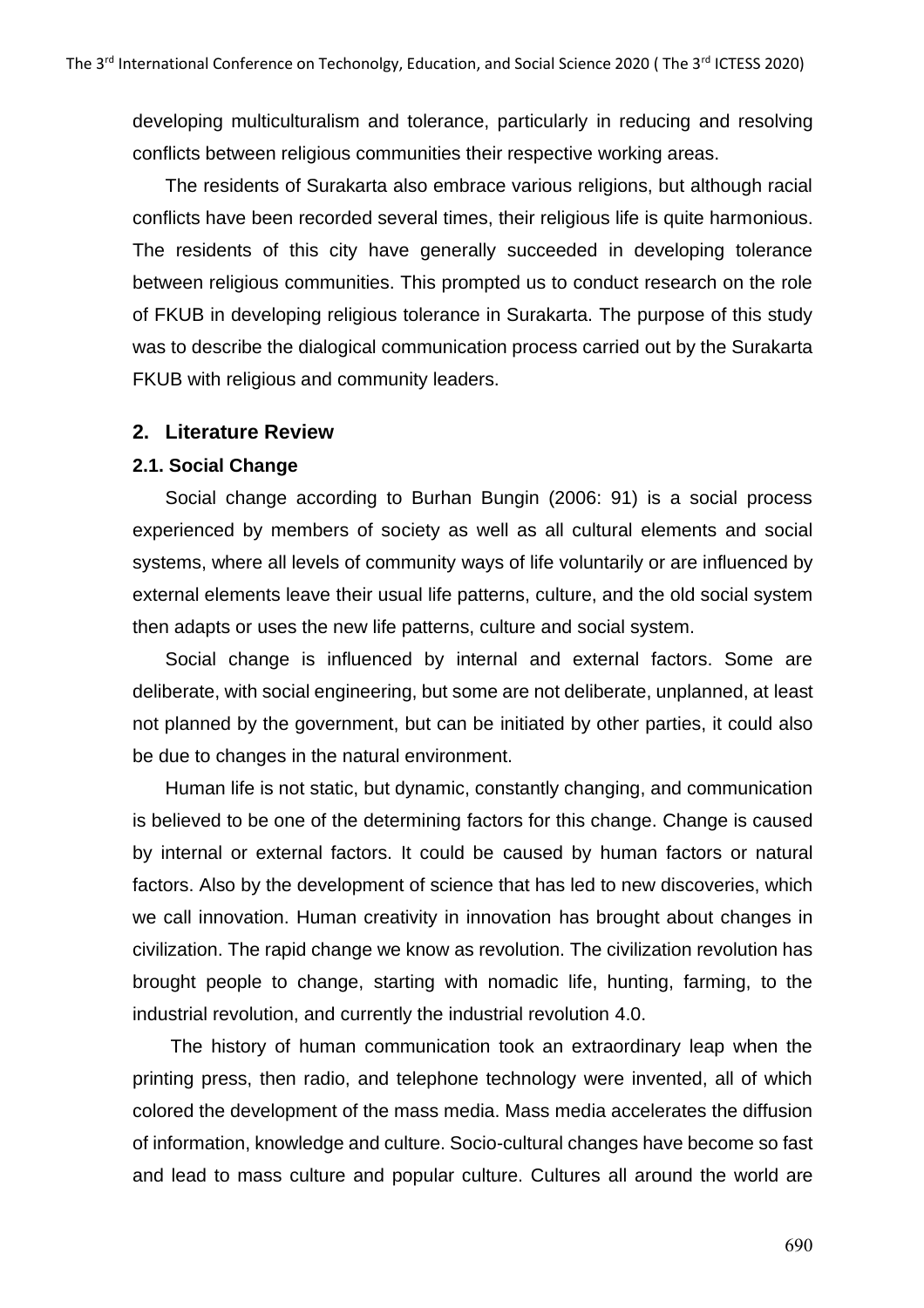colored by the power of the mass media which massively influences the life of the global community.

Internet technology accelerates changes from global until local levels, the use of the internet has become a necessity, the mass media has changed its form and function, from initially being one-way to interactive, audiences who initially could only receive information now can act as producers of information. (Abreu et al, 2017).

With the presence of the internet as a mass media and means of social media in the midst of human life, social change is becoming faster and harder to control because everyone can use it as a "creator of civilization", igniting new social and cultural values.

In Surakarta, the community has also experienced social changes. Due to internal and external factors, for example the socio-cultural values of "ewuh pekewuh", "trima ing pandhum", "alon-alon asal kelakon", "tepa selira" and "mikul duwur mendem jero" begin to fade and altered with current values that are considered more modern or more in accordance with beliefs, faiths and a new awareness

#### **2.2. Religious Constellation in Surakarta**

The population of Surakarta embraced various religions, namely Islam, Catholic Christianity, Protestantism, Buddhism and Hinduism. These five officially recognized religions continue to exist today. Even though Confucianism has been recognized by the government, statistically these followers of this religion have not been registered in the data of the Central Statistics Agency or the Ministry of Religion. BPS (National Bureau of Statistics) still includes Confucianism adherents to Buddhism.

Based on data from BPS Surakarta (April 2020), the population based on the religion of the city of Surakarta in 2019 is Islam with a number of followers of 450,392 (78.59%), Protestant Christians of 79,819 (13.93%), Catholic 40,491 (7.07%), Buddhist 1,829 (0, 32%) and Hindu 378 (0.0065%).

To fulfill the spiritual needs of believers of religions, places of worship are scattered throughout the Solo City. The Muslim population has a place of worship as many as 665 mosques and 307 prayer rooms. Other places of worship consist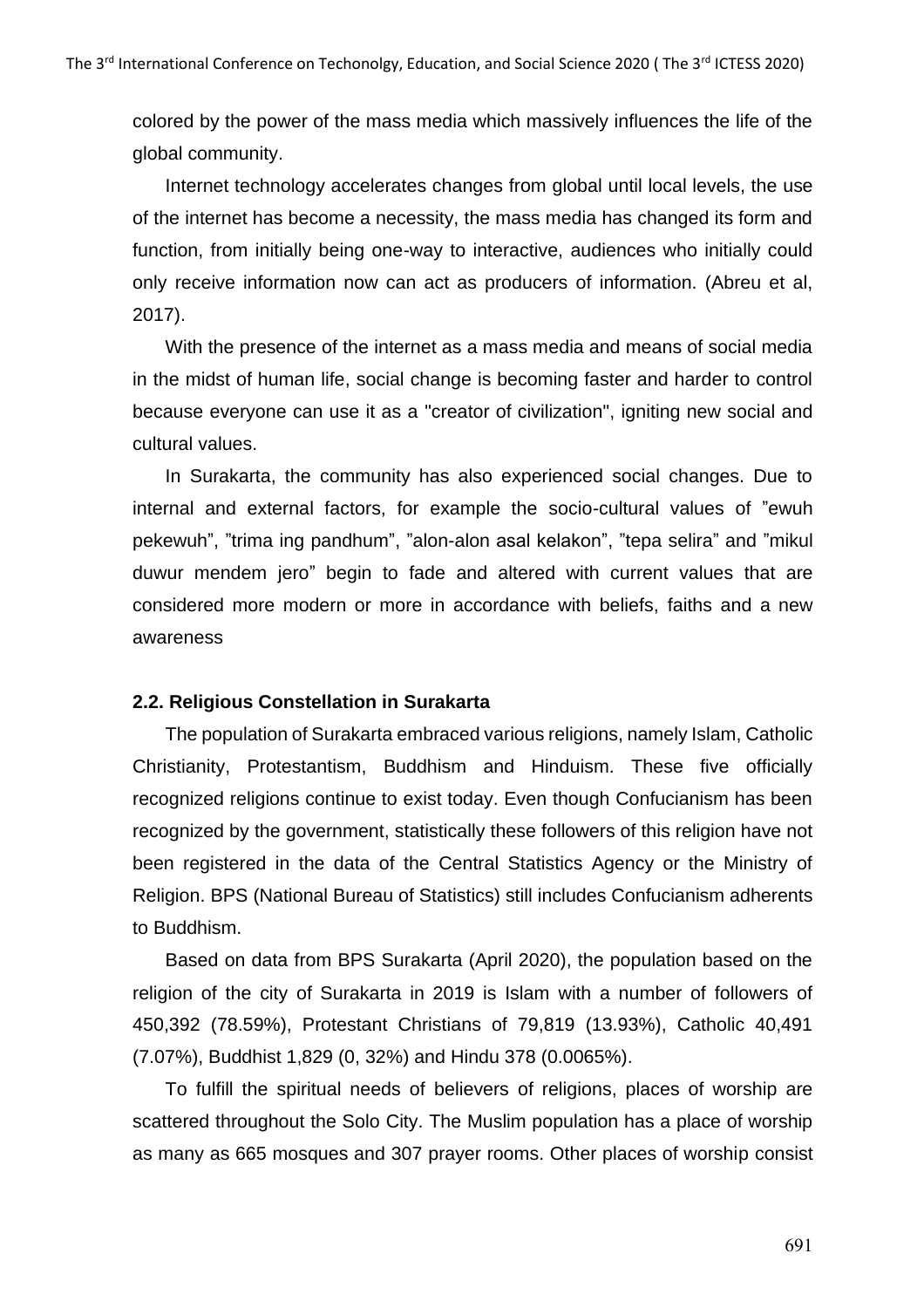of 6 Catholic churches, 191 Christian churches, 8 monasteries / pagoda / shrine, and 3 temples.

After the 1998 reformation, the religious development in Solo became more dynamic. Various religious groups, especially among the Muslim community, thrive. Increasing freedom is a precondition for the emergence of radical Islamic groups, including: Laskar Hizbullah Sunan Bonang, Laskar Jundullah, Laskar Zulfikar, Laskar Salamah, Laskar Teratai Emas, Laskar Honggo Dermo, Laskar Hamas, Laskar Hawariyyun, Barisan Bismillah, Movement Ka'bah Youth, Hizbullah Brigade, and Majelis Ta'lim al-Islah, Mosque Activist Communication Forum (FKAM), Indonesian Mujahidin Council (MMI), Surakarta Islamic Youth Front, HTI, Surakarta Islamic Community Forum, and Jamaah Anshorut Tauhid, and etc. (Baidhawy, 2007)

The strength of Islamic groups that identified as moderate was still dominated by Muhammadiyah and Nahdatul Ulama. Muhammadiyah is the largest group in the Solo and is expected to continue to emerge as a balancing force for "radical Islamic" groups. Solo is also the base for the Kejawen Islamic community.

These new post-reform Islamic groups showed radicalism related to the problem of Christianization. The Islamization-Christianization contestation initially subsided under the surface. Along with the spread of this radical movement, Islam-Christian contestation and conflict began to emerge. Handling the issue of radicalism is the main agenda of the Surakarta city government, as well as the main task of FKUB related to tolerance among religious communities, maintaining harmony in a multicultural society.

# **2.3. Dialogical Communication**

Dialogical Theory by Mikhail Bakhtin and Martin Buber (Littlejohn, 2019: 243) states that in dialogue a person can convey and try to defend his opinion, but at the same time he accepts and respects the opinions of others. According to Bakhtin, world problems are not something that is "certain" but has not been decided (unfinalizability). The world is not static, it is always changing. The world is formed by multiple voices, heteroglossia (many voices) all of which contribute to constant change.

Bakhtin in the dialogical theory says that *the other* is an inseparable part of building self-awareness of the *self*. The dialogical relationship between *self* and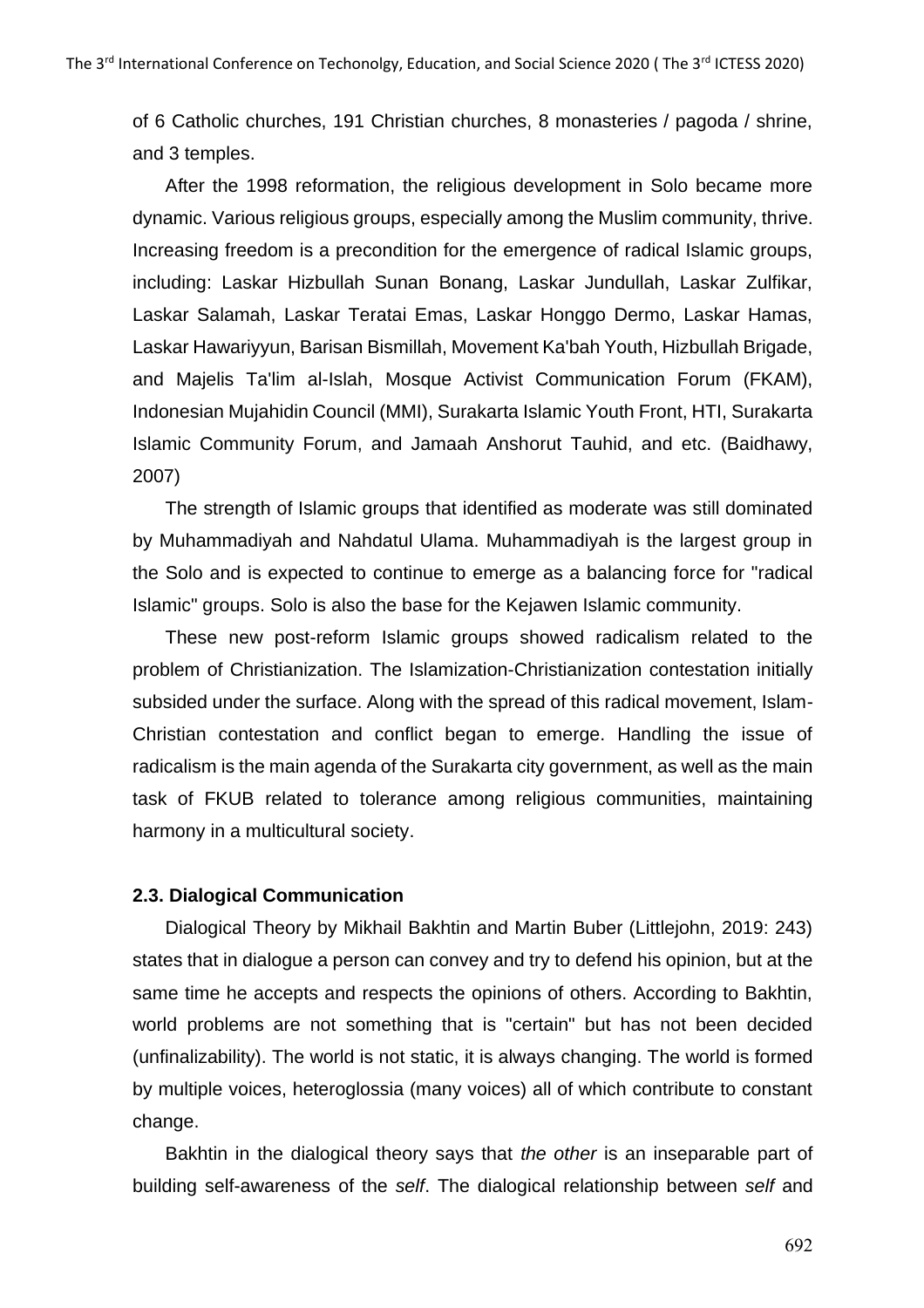*other* which is equal is what builds self-awareness of both parties. *Self* and *other* are not stand alone entities, but are *co-being* for one another. This *co-being* has consequences for the emergence of *answerability* or responding to each other's presence*. Other* in Bakhtin's dialogical theory is needed because *self* is never able to see itself completely. Wholeness can be formed when there are other people who show or help reveal the self-integrity. Therefore, the existence of each individual only becomes *co-being* because a new being appears through the relationship between *self* and *other* which then carries out the process of creating a joint *self* (Manshur, 2017).

#### **3. Research Methods**

The paradigm in this research is constructivist. The type of research method is qualitative. Data collection was carried out with field studies, interviews and observations. In-depth interviews were conducted with informants who were determined by proporsive sampling, although snowball sampling is also possible. The location/object of this research is in the city of Surakarta, the informants include administrators of the Surakarta FKUB, religious leaders, administrators of religious organizations in the city of Surakarta, and community leaders.

Observation of the object of research is carried out by actively engaging in situations and conditions so that researcher can appreciate the reality that occurs in site. Observations concerning verbal and non-verbal attitudes and behavior in the intrapersonal, interpersonal, and group realms in various interreligious dialogues. Observation and interviews refer to categories that are arranged based on the tolerance indicators mentioned below and related to aspects of communication at various levels, including aspects of communication in the dialogue process.

Religious tolerance can be divided into six indicators. First, mutual acceptance of the existence of people from other religions. Second, understand the needs of other religions. Third, trusting and not suspecting each other between fellow believers. Fourth, there is a will to grow and develop together. Fifth, willing to sacrifice for the common good. Finally, the sixth, prioritizing universal religious values (honesty, peace, respect, obedience to leaders / government).

693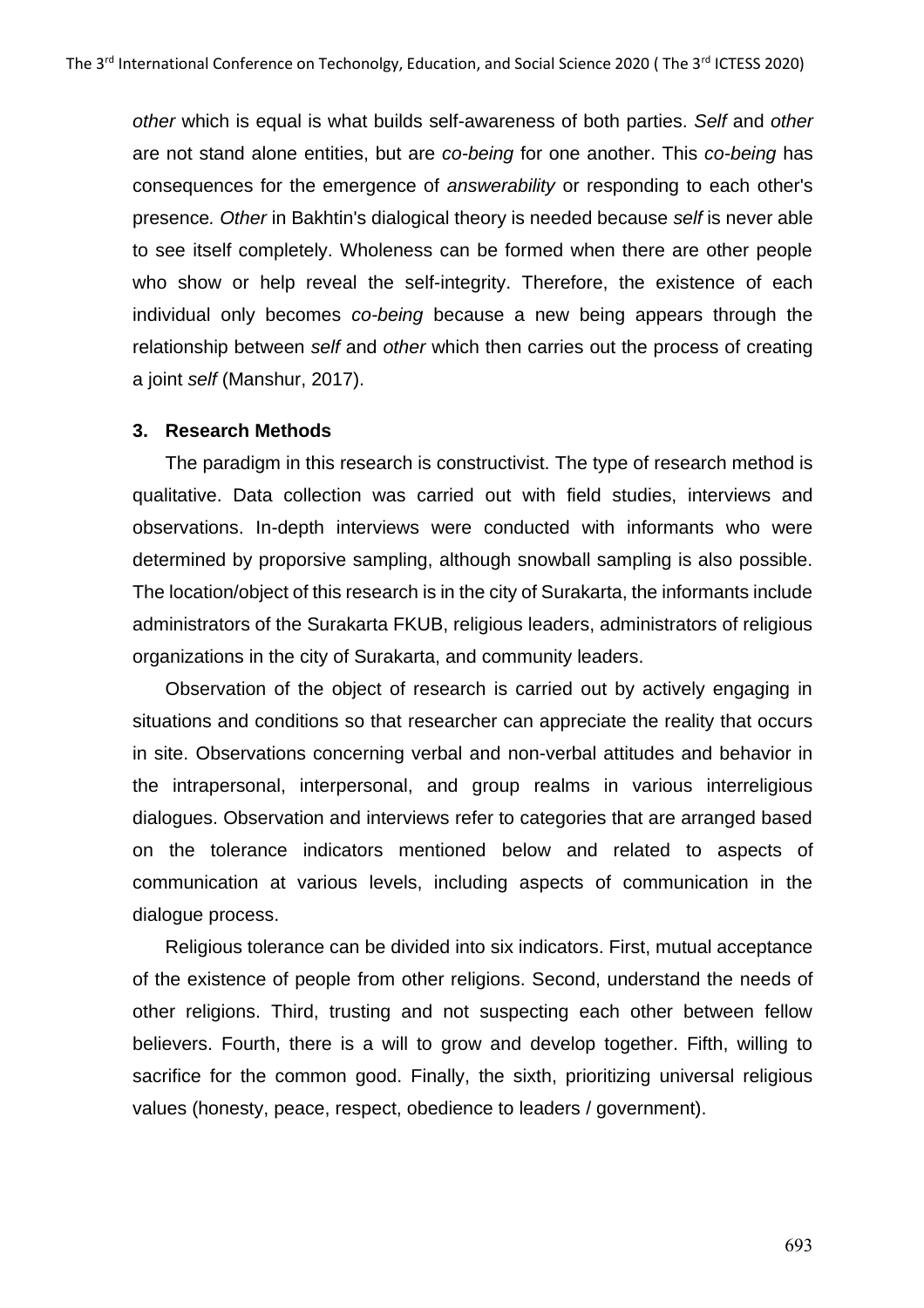Data analysis in this study refers to a grounded theory method according to Emzir in Mawardi (2019) that the process is systematic and follows standard formats, namely open coding, axial coding, and selective coding.

# **4. Result and Discussion**

The management of FKUB Surakarta City for the period 2017-2022 which was confirmed by the Decree of the Mayor of Surakarta Number 450 / 15.4 / I / 2017, placing the Chairman of PD Muhammadiyah Surakarta H. Subari as chairman, accompanied by M.J.Tri Prasetyo, SH., MH and KH. A. Dahlan as deputy chairman assisted by H. Alkof Hudaya SH as secretary and Pdt. Jonedi Ginting, SP, MA. As deputy secretary. The board consists of 17 members, consisting of 10 elements of Islam, 2 elements of Christianity, 2 elements of Catholicism, 1 element of Hinduism, 1 element of Buddhism, 1 element of Confucianism (surakarta.go.id, 30 March 2017).

According to the Joint Regulation of the Minister of Religion and the Minister of Home Affairs Number 9 and Number 8 of 2006 FKUB's duties are (1) Conducting dialogue with religious and community leaders; (2) accommodating the aspirations of religious mass organizations and the aspirations of the community; (3) Channeling the aspirations of religious mass organizations and the community in the form of recommendations as material for the regent / mayor's policies; (4) Providing written recommendations on applications for the establishment of places of worship, and providing written opinions on temporary permits for the use of nonplaces of worship buildings given by the regents / mayors; 5) Providing opinions or suggestions in matters of dispute resolution over the construction of houses of worship to the regent / mayor; (6) To make a list of problems in religious harmony at the sub-district level, and / or sub-districts / villages that do not have a District FKUB; (7) To disseminate the laws and regulations and policies in the religious sector related to religious harmony and community empowerment.

Observing the FKUB duties, it appears that dialogue activities between religious and community leaders are a priority to be carried out on an ongoing basis. The dialogue between religious leaders is followed up and carried on internally in each religion, thus providing enlightenment and good understanding of various issues among members/followers. The hope is that this dialogical understanding will be able to eliminate the impact of the massive message of radicalism and intolerance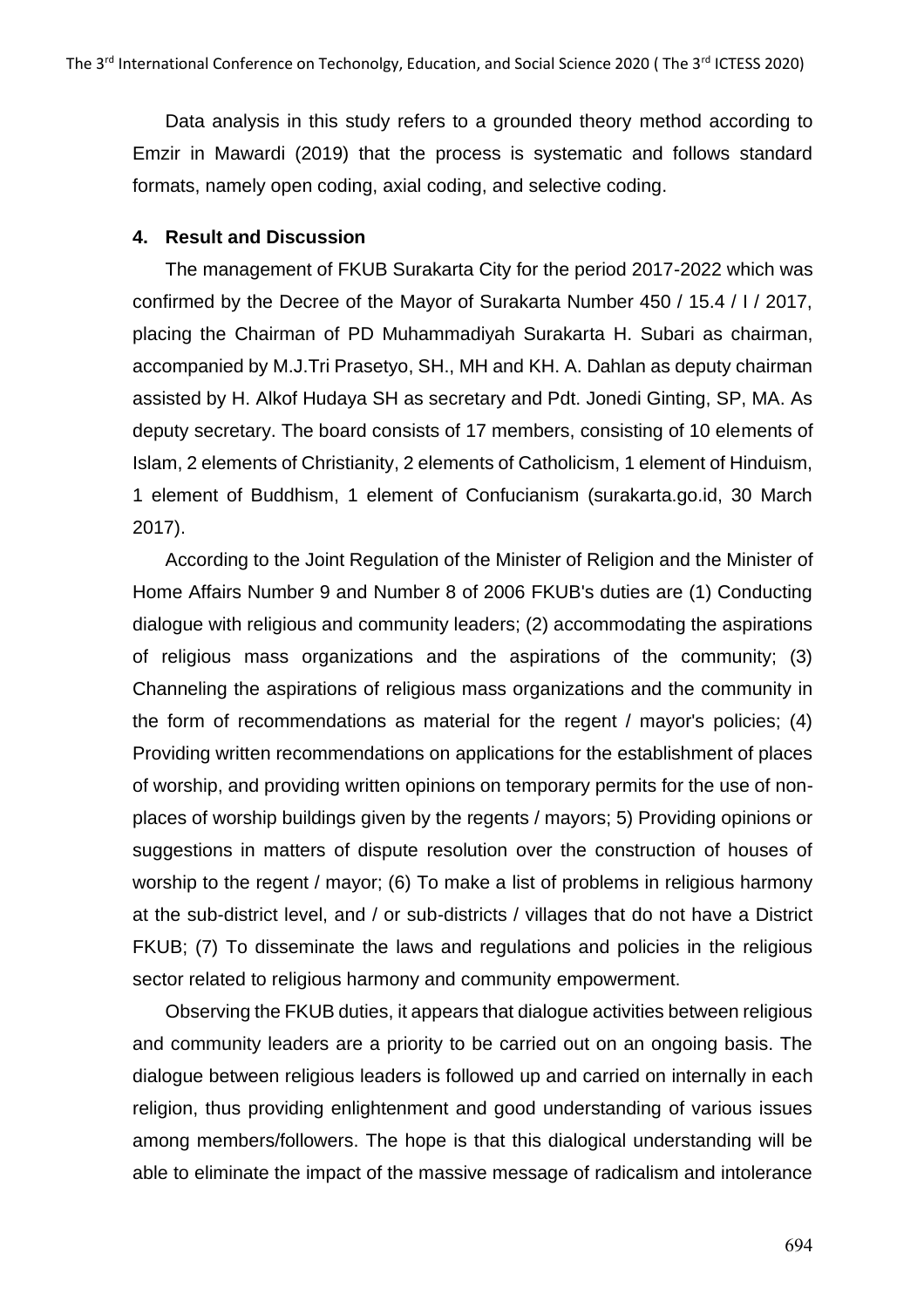disseminated by certain parties to attack public awareness which if left unchecked will disrupt the joints of social life, life becomes disharmonious, intolerant and leads to inter-religions conflicts. .

Seeing the objective conditions that the Surakarta society is pluralistic and there is a tendency for the growth of religious radicalism, that is why FKUB's efforts in building tolerance among religious communities is prioritizing dialogue with various parties, through Focus Group Discussion or informal discussion forums, by often conducting hospitality with face-to-face approach which allows dialogue. Dialogic communication is carried out in a close atmosphere of mutual trust, mutual respect, respect for differences and aims to build togetherness and understanding regarding the issues discussed. Interfaith issues that often occur in Surakarta are the construction of places worship, related to permits, rejection from certain groups, etc.

FKUB Surakarta develops dialogical communication because through the dialogue process it can bring together the thoughts and opinions of various parties, it is more dialectical because during the process, the movement brings together *self-others* to achieve *mutual understanding*. Thus dialogical communication is a very democratic socio-cultural communication process.

Through dialogical communication, differences are not to be contested, not looking for what is right and what is wrong, but through dialogue it encourages all parties to be able to understand each other, appreciate each other, and respect each other. And finally through various dialogues with religious leaders and community leaders conducted by FKUB, mutual trust began to emerge. One by one, interfaith problems can be resolved properly.

#### **5. Conclusions and suggestions**

From the above discussion, it can be concluded that the dialogical communication carried out by FKUB Surakarta is quite effective in overcoming differences, so that it plays a role in preventing radicalism and leads to tolerant understanding, attitudes and behavior among the people of Surakarta. In general, most of the people of Surakarta have backgrounds and characters that support religious tolerance.

The dialogical communication conducted by FKUB has only targeted religious and community leaders, it has not yet expanded to ordinary people. Therefore, we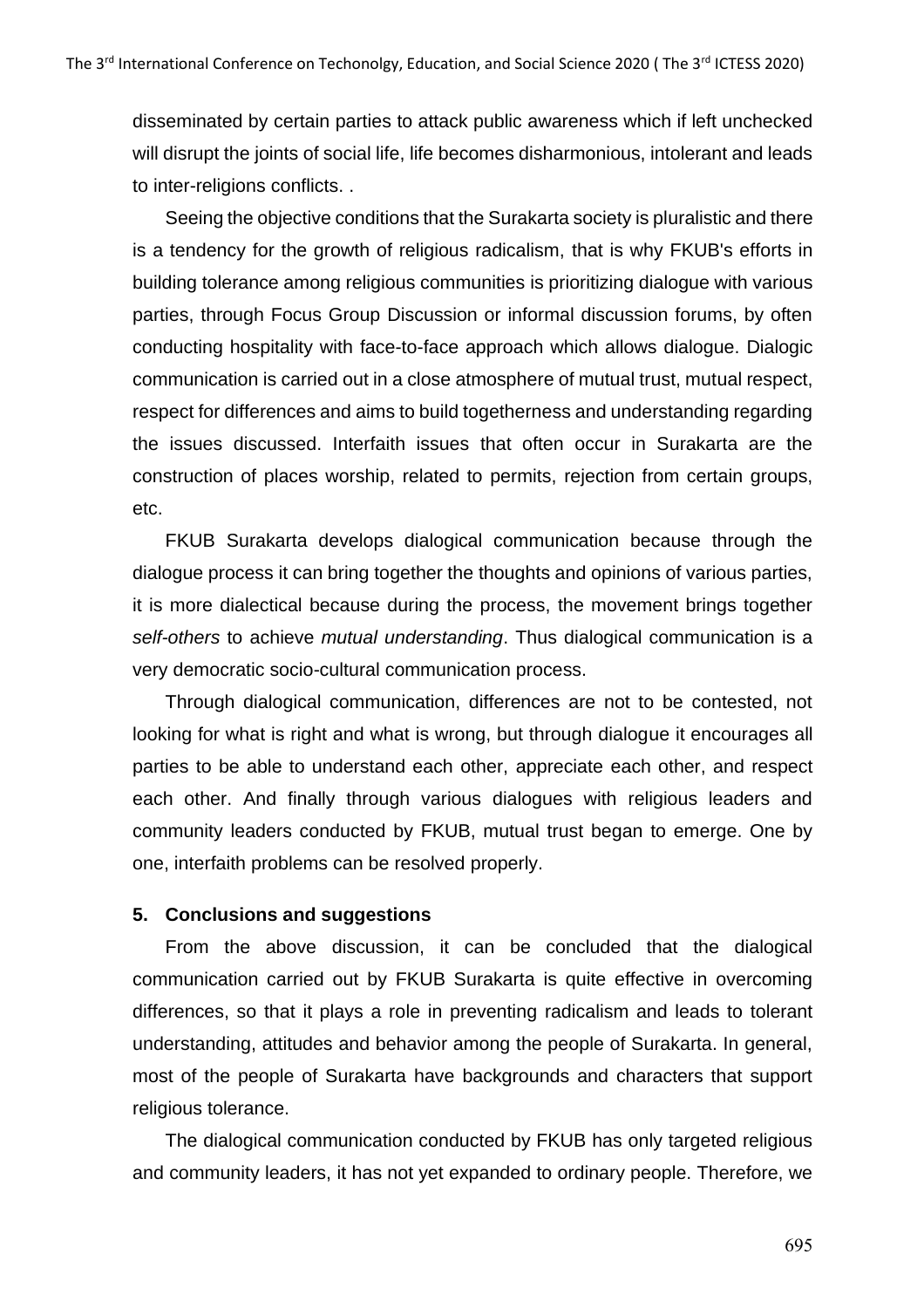suggest that in the future there should be dialogue between religious communities within the general population or *grassroots* groups.

# **References**

- Baidhawy, Zakiyuddin, 2007, Dinamika Radikalisme Dan Konflik Bersentimen Keagamaan Di Surakarta, Sekolah Tinggi Agama Islam Negeri (STAIN) Salatiga.
- Bhakti, Alexander Hridaya, Paradizsa, Irlandi, Alkaf, Isa, Irwansyah, 2018, Pengaruh Media Sosial Terhadap Pengalaman Multikultural Dan Kecerdasan Budaya, METAKOM ONLINE Vol 2, No 1 (2018), Publisher : METAKOM ONLINE <http://garuda.ristekdikti.go.id/search/document?q=media+sosial+dan+multikultur>
- BPS Kota Surakarta, 2020, Jumlah Penduduk Menurut Kecamatan dan Agama Yang Dianut di Kota Surakarta, [https://surakartakota.bps.go.id/statictable/2020/04/01/180/jumlah-penduduk](https://surakartakota.bps.go.id/statictable/2020/04/01/180/jumlah-penduduk-menurut-kecamatan-dan-agama-yang-dianut-di-kota-surakarta-2019.html)[menurut-kecamatan-dan-agama-yang-dianut-di-kota-surakarta-2019.html.](https://surakartakota.bps.go.id/statictable/2020/04/01/180/jumlah-penduduk-menurut-kecamatan-dan-agama-yang-dianut-di-kota-surakarta-2019.html)
- Bungin, Burhan, 2006, Sosiologi Komunikasi: Teori, Paradigma, Dan Diskursus Teknologi Komunikasi Di Masyarakat,Jakarta: Kencana Prenada Media Group
- De Abreu, BS., Mihailidis,P., Lee, A.YL., Melki, J. Mc Dougall, J., 2017, International Handbook of Media Literacy Education, Routledge
- Fananie, Zainuddin et.al., 2002, Radikalisme Keagamaan dan Perubahan Sosial. Surakarta: Muhammadiyah University Press dan The Asia Foundation
- Hamid, Hamiewan, 2018, Pesan Kebangsaan Dari Selatan, Kompas, Minggu 14 Januari 2018, Jakarta, Kompas Gramedia
- Hernawan, Wawan, 2012, [Pengaruh Media Massa Terhadap Perubahan Sosial Budaya Dan](http://garuda.ristekdikti.go.id/journal/article/165525)  [Modernisasi Dalam Pembangunan](http://garuda.ristekdikti.go.id/journal/article/165525) , KOM & REALITAS SOSIAL Vol 4, No 4: April 2012 [http://garuda.ristekdikti.go.id/search/document?select=title&q=media+sosial+dan](http://garuda.ristekdikti.go.id/search/document?select=title&q=media+sosial+dan+perubahan+budaya&pub) [+perubahan+budaya&pub=](http://garuda.ristekdikti.go.id/search/document?select=title&q=media+sosial+dan+perubahan+budaya&pub)
- Kango, Andries, 2015, Media dan Perubahan Sosial Budaya, Jurnal Farabi ISSN 1907- 0993 E ISSN 2442-8264, Volume 12 Nomor 1 Juni 2015, Halaman 20-34, <http://journal.iaingorontalo.ac.id/index.php/fa>
- Littlejohn, Stwphen W., Foss and Oetzel, 2019, Theories Of Human Communication, Eleventh Edition, Long Grove, Illinois: Waveland Press, Inc.
- Manshur, Fadli Munawar (2017) Teori Dialogisme Bakhtin dan Konsep-Konsep Metodologisnya, Bakhtin's Theory of Dialogism and Methodological Concepts, SASDAYA, *Gadjah Mada Journal of Humanities,* Vol. 1, No. 2 (2017), pp. 235- 249, <https://jurnal.ugm.ac.id/sasdayajournal>
- Mawardi,Rizal (2019) Penelitian Kualitatif : Pendekatan Grounded Theory, *Perbanas Institute*, [https://dosen.perbanas.id/penelitian-kualitatif-pendekatan-grounded](https://dosen.perbanas.id/penelitian-kualitatif-pendekatan-grounded-theory/)[theory/](https://dosen.perbanas.id/penelitian-kualitatif-pendekatan-grounded-theory/)